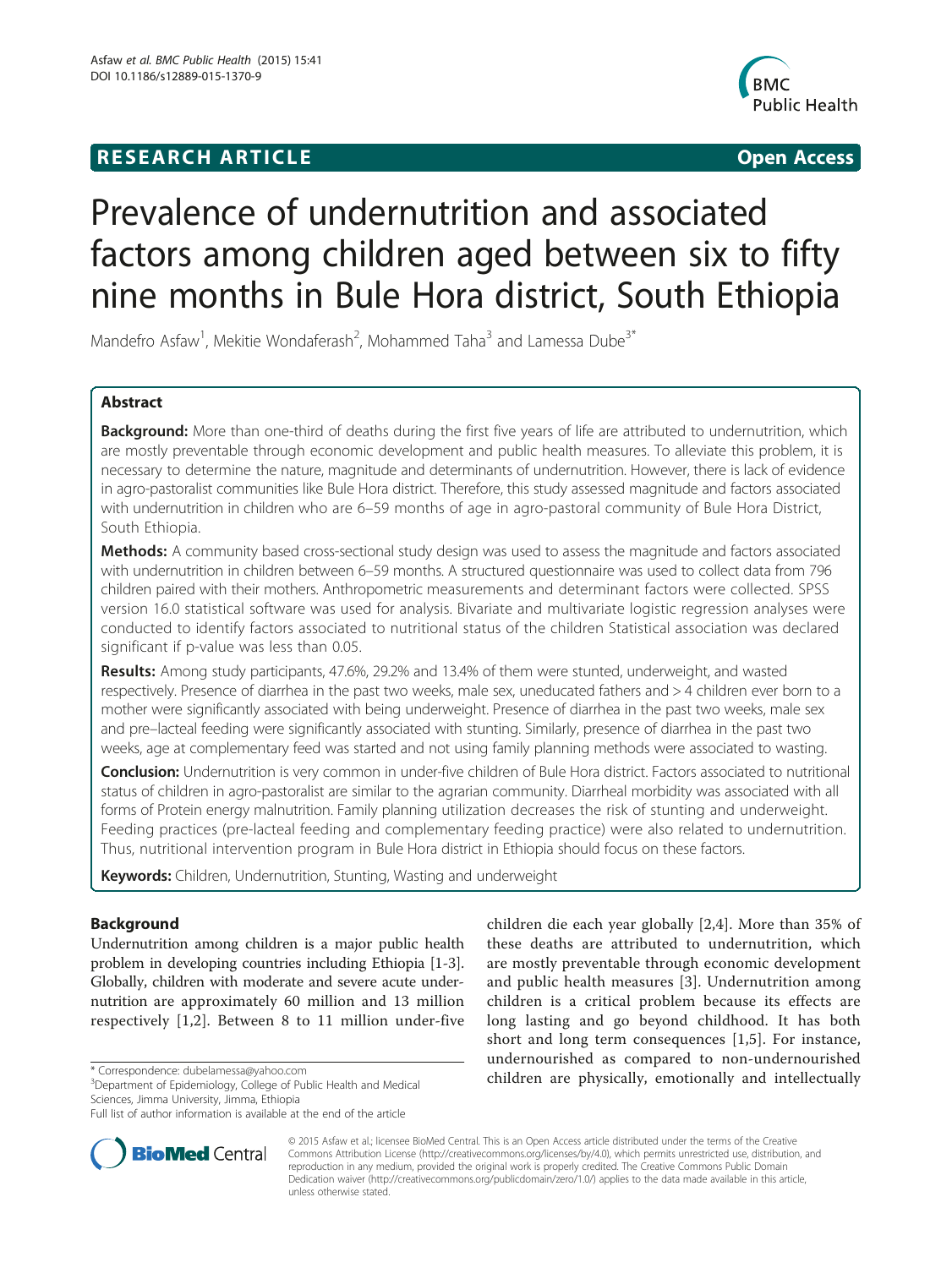less productive and suffer more from chronic illnesses and disabilities [[6-9\]](#page-8-0).

Although Ethiopia has already achieved a remarkable progress in reducing under-five mortality in the last decades [[10,11\]](#page-8-0), undernutrition among children is still a common problem in this country [\[10](#page-8-0)-[13](#page-8-0)]. Ethiopia is one of the countries with very high burden of undernutrition [[11\]](#page-8-0). Undernutrition can best be described in the country as a long term year round phenomenon due to chronic inadequacies in food combined with high levels of illness in under-five children. It is the underlying cause of 57% of child deaths. Undernutrition is currently the most widespread and serious health problem of children. According to Ethiopian DHS 2011 data, among under-five children 44%, 29% and 10% were stunted; underweight and wasted respectively [\[10\]](#page-8-0).

Causes of undernutrition are numerous and multifaceted. Undernutrition among children depends on complex interactions of various factors like: socio-demographic, environmental, reproductive, institutional, cultural, political and regional factors [[3,14,15](#page-8-0)]. Already, many studies have been conducted to find the magnitude and predictors of undernutrition in Ethiopia and elsewhere [\[16-28\]](#page-8-0).

Studies done in different parts of Ethiopia consistently reported high prevalence of undernutrition in under-five children [\[12,16,17,19,23,27,28](#page-8-0)]. Past studies have also shown that economic status [[17,19,27\]](#page-8-0), place of residence [[17,18\]](#page-8-0), education of the mother [[12](#page-8-0),[18](#page-8-0),[27](#page-8-0)], age of the mother [[13,18,28](#page-8-0)], occupation of the mother [\[18](#page-8-0)], source of water [[17,18,27](#page-8-0)], availability of latrine [\[17](#page-8-0)], child morbidity [[27\]](#page-8-0), sex of the child [\[17,18,27\]](#page-8-0) age of the child [\[12,19,27](#page-8-0)], method of feeding [\[12,27](#page-8-0)], age of initiation of complementary feeding [\[12,19](#page-8-0)], birth interval of the child [\[17,18\]](#page-8-0), total number of children ever born to the mother [[27\]](#page-8-0) and maternal nutritional status [[17,18\]](#page-8-0) were factors associated with undernutrition among under-five children.

Majority of the studies conducted in Ethiopia have been on agrarian communities and urban dwellers. Only two studies [[27](#page-8-0),[28](#page-8-0)] have been done in agro-pastoralist communities of Ethiopia. These two studies [[27,28\]](#page-8-0) had emphasized more on household characteristics, maternal and child characteristics and economic variables associated with child undernutrition. Furthermore, the studies overlooked important variables like child care practice, child history of illness, and family planning utilization. Therefore, there is a knowledge gap on comprehensive understanding of magnitude and determinants of undernutrition in agro-pastoralist community. Therefore, this study was aimed to bridge the above mentioned knowledge gap by assessing the prevalence and associated factors of undernutrition in agro-pastoralist community, Bule Hora district, Southern Ethiopia. The district is one of the most underserved areas in terms of access to

essential services and characterized by a high level of child undernutrition, food insecurity and drought [[29\]](#page-8-0).

Therefore, determining the magnitude and identifying the risk factors for child undernutrition in the study area is important to guide public health planners, policy makers and implementers to plan and design appropriate intervention strategies in order to enhance nutritional status of children.

## Methods

## Study setting

The study was conducted in Bule Hora district, one of 14 districts in Borana Zone. The Borana zone is one of 13 administrative zones within Ethiopia's Oromia State. It is located in the Southern part of the state (between 3°36 – 6°38' North latitude and 3°43'- 39°30' East longitude) and borders Kenya. Yabello is the capital town of the Borana zone and lies 570 km south of Addis Ababa (capital city of Ethiopia). Eighty percent of population lives in rural areas. The urban population is involved in private business, government employment or farming. The agricultural sector is very important in the rural areas of the Borona zone. In the highlands, people predominantly grow (cash) crops with some livestock for additional income. The people in the lowlands keep livestock as major economic activity, based on traditional pastoralist systems. The poor quality of drinking water results in serious health problems in the zone. Waterrelated diseases, such as cholera and diarrhoea, are among the major causes of child mortality and morbidity. Child mortality rate for the Borana Zone is 142 per 1000 live births. Drought is a common phenomenon in the area [\[29\]](#page-8-0). Bule Hora district has 48 (43 rural and 5 town) kebeles (smallest administrative units) with a total population of 317,341 of which 52,044 are under five children as estimated in 2007 census. The total households in the district were 66, 113 [[30\]](#page-8-0).

## Study design

A community based cross-sectional study was conducted in Bule Hora District from February 25 to March 25, 2013.

## Study participants

The source population of this study included all 6–59 months old children (paired with their mothers) who lived in the district. The study population were the randomly selected 6–59 months old children (paired with their mothers) who lived at least for six months in the district.

## Sample size and sampling technique

The sample size was calculated using a formula for estimation of a single proportion according to the following assumptions: 44% of under-five children are stunted (P)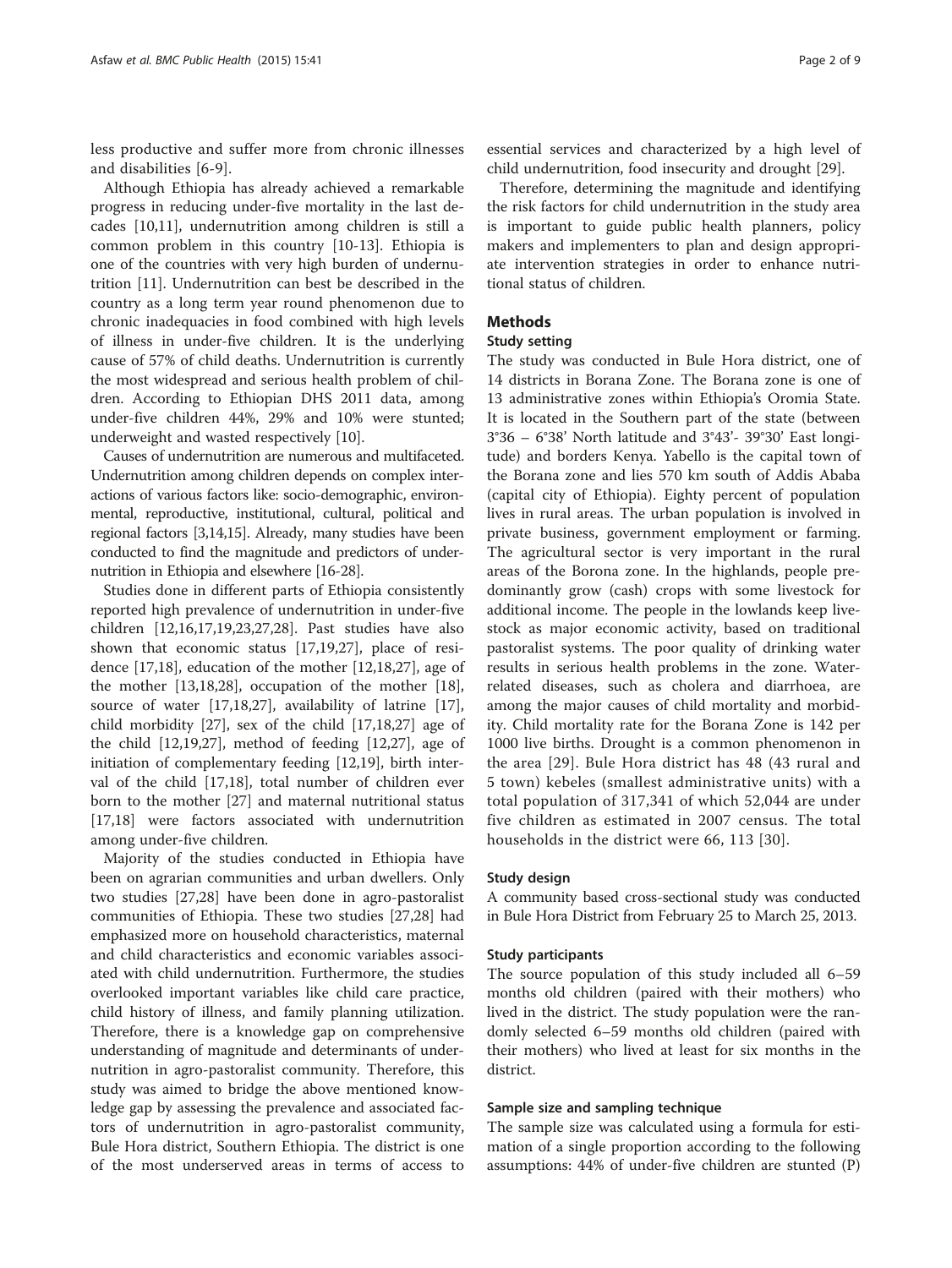[[10\]](#page-8-0), with 95% confidence interval and 5% marginal of error (d). The calculated sample size was 379. As a multistage sampling technique was employed to identify study subjects, a design effect of 2 was used. Also 5% was added for non-responses. Thus, the final sample size was 796.

A multistage stratified sampling technique was used to identify study subjects after the kebeles were stratified into urban and rural kebeles. Out of 48 kebeles in the district, eight (2 urban and 6 rural) were selected by lottery method. In these selected kebeles, 10,960 children who are 6–59 months were identified with their respective households using the registration at health posts and the community based nutrition registration. The calculated sample (796) was proportionally allocated to the selected kebeles based on the total number of households with 6–59 months children in each kebele and study subjects were identified by simple random sampling of the households. One child was selected by lottery method when more than one child was present in selected households.

### **Measurements**

The main outcome variable in this study was nutrition status measured as underweight, stunting, and wasting. Independent variables include: socio-demographic variables (age of child and mother, child sex, family size, income, maternal/paternal education and occupation, marital status of the mother and number of livestock owned); child characteristics (birth order, and childhood illness); and child caring practices (exclusive breast feeding, hygiene, health care seeking and immunization). Maternal characteristics (number of children ever born, antenatal care visits, health status during pregnancy, use of extra food during pregnancy and autonomy in decision-making); and environmental health condition (water supply, sanitation and housing conditions) were also independent variables in this study.

Anthropometric data were collected through measurement of length/height and weight of all children. Weight was measured with minimum clothing and no shoes using a hanging scale and electronic beam balance in kilogram for those 6–24 months and 24–59 months respectively, to the nearest of 0.1 kg. Measurement of length was done in a lying position with wooden board for children of age under two years and measurement of height for children above two years stature was measured in a standing position in centimeters to the nearest of 1 cm. WHO Anthro version 3.2.2 software was used to convert the anthropometric measures; weight, height/ length and age values into Z-scores of the indices; Heightfor-Age(HAZ), Weight-for-Height(WHZ) and Weight-for-Age(WAZ) taking sex into consideration using WHO 2006 standards [[9](#page-8-0)].

A low height-for-age, below -2SD of the reference population, indicates stunting while below -3SD indicates severe stunting. A low weight-for-height, below -2SD of the reference population, indicates wasting, while below −3SD indicates severe wasting. A child with a weight-for-age z-score below -2SD of the reference population is underweight while a child below or -3SD is severely underweight [[9,23](#page-8-0)].

Mid Upper Arm Circumference (MUAC) was measured using non-stretchable tape on left mid upper arm to the nearest 1 mm. MUAC below 12.5 cm indicates acute undernutrition. Edema was assessed by applying medium thumb pressure on upper side of both feet for three seconds. It was diagnosed if a bilateral depression (pitting) remained after the pressure is released.

The socio-demographic variables were adopted from the women and household questionnaires of the EDHS [[9\]](#page-8-0). Education status was measured according to the education levels in Ethiopia: no formal education, having a primary level education, secondary level and above. Finally, Education status was divided into two levels: had formal education and had no formal education. To assess the childhood illness, the mothers were asked whether their children had been affected by diarrhea in the past two weeks. Diarrhea is defined as having three or more loose or watery stool in a 24-hour's period the two weeks period prior to the survey [[31](#page-8-0)]. Pre-lacteal feeding was assessed by asking a mother whether the child had been given anything to drink other than breast milk in the first three days after delivery. Exclusive breast feeding was assessed by asking a mother for how long the child fed breast exclusively.

Data were collected using structured questionnaire via face to face interview and anthropometric measurements. The questionnaire was initially prepared in English after reviewing literature by Investigators and then translated into Afan Oromo/Amharic, then retranslated to English to check the equivalence.

Eight nurses and eight community health workers from each selected kebeles were involved in the data collection. Two days' training was provided to data collectors and supervisors. Pretest was done on 5% of sample size in non selected kebeles and some modifications were made accordingly. Data was collected under the supervision of the principal investigator. Incomplete questionnaires were completed by making second visits to the homes. Weighing scales were calibrated with known weight object regularly. The scales indicator was checked against zero reading after weighing every child.

#### Analysis

Statistical analyses were done using SPSS 16.0 statistical software. The data were exported to SPSS after the data were first coded and then entered in the computer using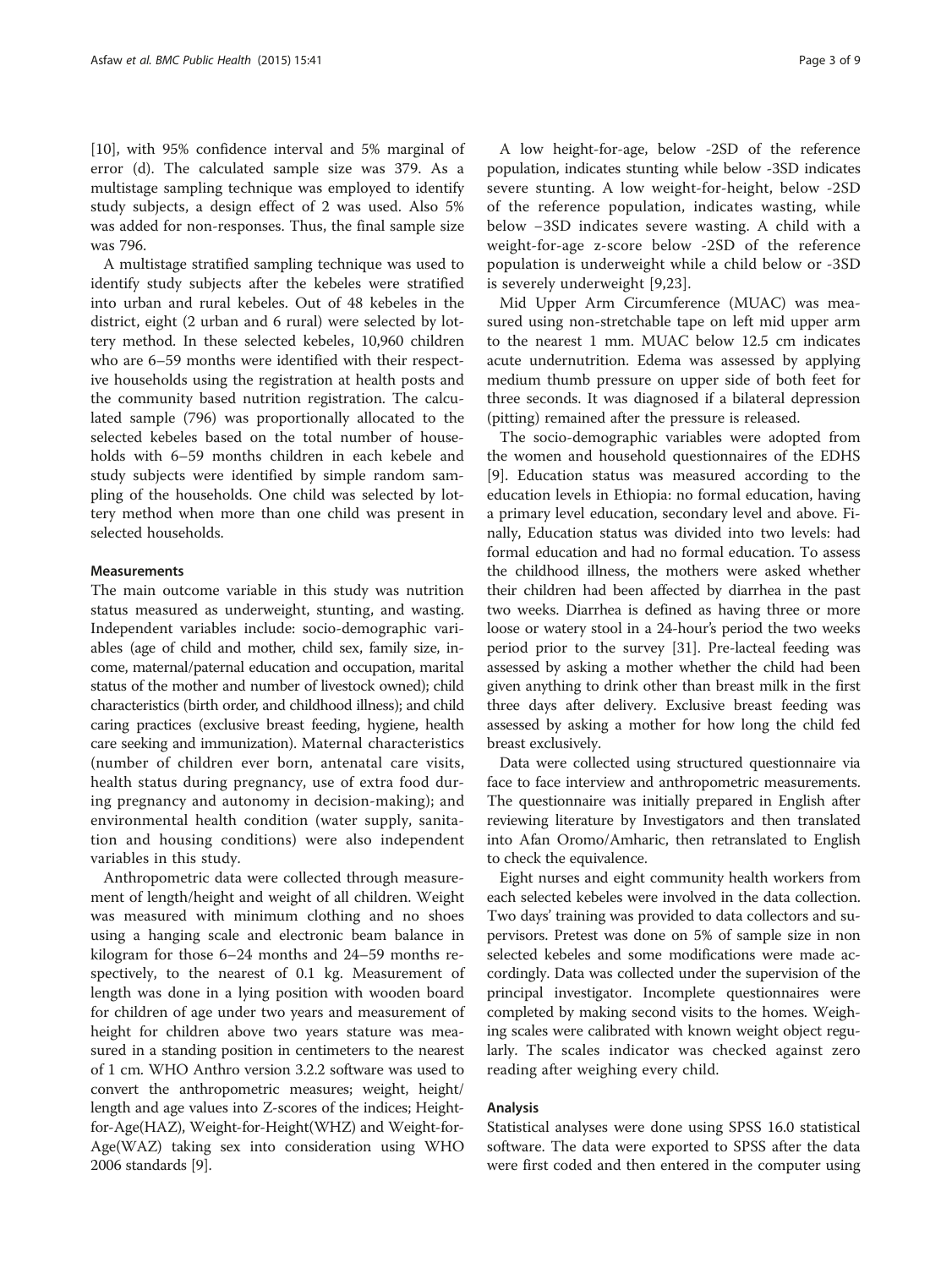Epi-Data version 3.1 Software. Descriptive statistics like frequencies or proportions were first done and presented by tables. Then bivariate analysis was done for the three outcome variables: stunting, underweight and wasting separately. The independent variables with p-value less than 0.25 during bivariate analysis were selected as candidate for multivariable analysis. Multivariable binary logistic regressions were fitted by using backward elimination technique to identify determinants of stunting, wasting and underweight separately. Association between dependent and independent variables was assessed using OR and 95% Confidence Interval (CI). Statistical association was declared significant if p-value was less than 0.05. Multicollinearity between independent variables were checked and found not present.

## Ethical consideration

The ethical clearance was obtained from Jimma University, Ethical Review Board. Written informed consent was also obtained from each respondent. Participants with diarrhea, respiratory tract infections and undernutrition were referred to health institutions and organizations working on nutrition.

## Results

From the total of 796 planned study participants, complete response was obtained for 778 (97.7%). Characteristics of the sampled children, their mothers and their households are presented in Table 1. Among the total respondents, 714 (91.8%) were married. Nearly half of the households had two under five children. The mean age was 28 (standard deviation = 14.6) months for both sex. The average total number of children born to a mother was 4.2 children (Standard Deviation = 2.5).

Among the total participants, 704 (90.5%) were exclusively breastfed for four to six months, 94 (12.1%) were given pre-lacteal feeding. Water, cattle milk and butter were the most commonly used foodstuffs for pre-lacteal feeding. Concerning vaccination, 16 (2.1%) of the children did not receive any form of vaccine and 414 (54.3%) were fully vaccinated. The most frequent child health problem was diarrhea. Three hundred seventy seven (48.7%) and 195 (25.1%) children had diarrhea in the past 12 months and 2 weeks prior to data collection respectively.

From the total mothers of children interviewed, 214 (27.5%) of them did not attend ANC service during their pregnancy. Only one-tenth of the children were born in health institutions. Among the total mothers of children interviewed, about 723 (92.9%) had information about family planning methods but only 360 (49.8%) of them had ever used family planning method (Table [2\)](#page-4-0).

| Table 1 Socio-demographic characteristics of the sampled |  |
|----------------------------------------------------------|--|
| children and their mothers, Bule Hora district, 2013     |  |
| $(n = 778)$                                              |  |

| <b>Variables</b>                               |                          | Frequency<br>(%) |
|------------------------------------------------|--------------------------|------------------|
| Ethnicity                                      | Oromo                    | 696(89.5)        |
|                                                | Gedeo                    | 50(6.4)          |
|                                                | Gurage                   | 14(1.8)          |
|                                                | Amhara                   | 11(1.4)          |
|                                                | Burji and Koyira         | 7(0.9)           |
| Marital status                                 | Married                  | 714(91.8)        |
|                                                | Divorced                 | 25(3.2)          |
|                                                | Widowed                  | 33(4.2)          |
|                                                | Single                   | 6(0.8)           |
| Maternal education                             | Illiterate               | 497(63.9)        |
|                                                | Primary                  | 239(30.7)        |
|                                                | Secondary                | 34(4.4)          |
|                                                | Certificate &<br>Diploma | 8(1.1)           |
| Maternal age (in years)                        | $15-19$                  | 10(1.3)          |
|                                                | $20 - 24$                | 73(9.4)          |
|                                                | 25-29                    | 262(33.7)        |
|                                                | 30-34                    | 190(24.4)        |
|                                                | 35-39                    | 148(19.0)        |
|                                                | 40-44                    | 86(11.1)         |
|                                                | >44                      | 9(1.2)           |
| Family size                                    | $2 - 5$                  | 350(45)          |
|                                                | >5                       | 428(55)          |
| Numbers of under-children five in<br><b>HH</b> | 1                        | 359(46.1)        |
|                                                | 2                        | 373(47.9)        |
|                                                | $3 - 4$                  | 46(6)            |
| Child sex                                      | Male                     | 384(49.4)        |
|                                                | Female                   | 394(50.6)        |
| Child age (in months)                          | $6 - 11$                 | 123(15.8)        |
|                                                | 12-23                    | 189(24.3)        |
|                                                | 24-35                    | 160(20.6)        |
|                                                | 36-47                    | 188(24.2)        |
|                                                | 48-59                    | 118(15.2)        |
| Child birth order                              | 1                        | 151(19.4)        |
|                                                | $2 - 4$                  | 361(46.4)        |
|                                                | >4                       | 266(34.2)        |

## Prevalence of undernutrition

Prevalence of stunting, underweight and wasting among study participants were 47.6%, 29.1% and 13.4% respectively. Prevalence of severe stunting, underweight and wasting among the children were 20.2%, 6% and 3.9% respectively. MUAC measurement also indicated that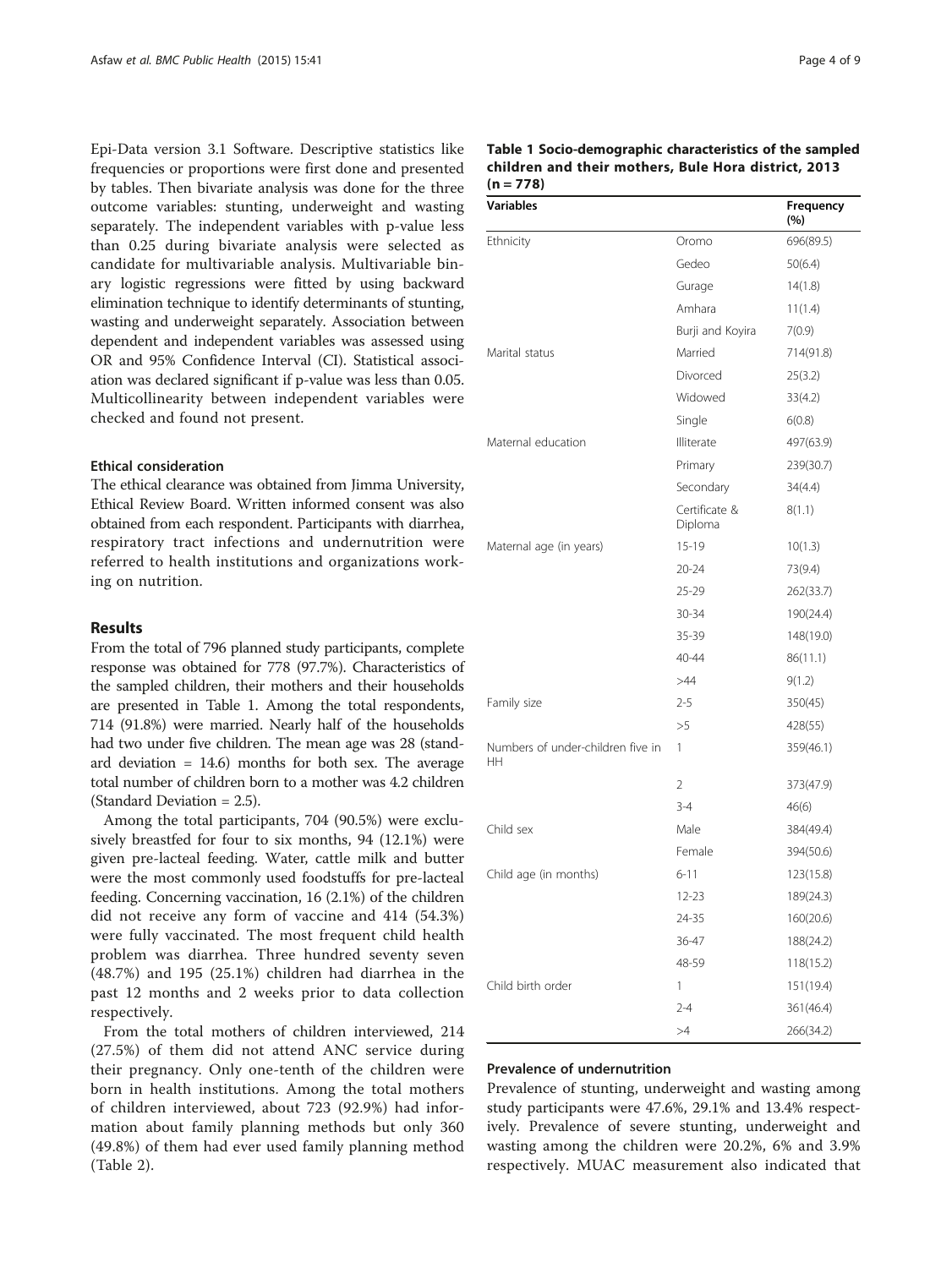<span id="page-4-0"></span>Table 2 Child caring practices and maternal health service utilization, Bule Hora district, 2013 (n = 778)

| <b>Variables</b>                             |                         | Frequency (%) |
|----------------------------------------------|-------------------------|---------------|
| Exclusive Breastfeeding (in months)          | $\leq$ 4                | 32(4.1)       |
|                                              | $4-6$                   | 704(23.0)     |
|                                              | >6                      | 34(4.4)       |
|                                              | Unknown                 | 8(1.0)        |
| Vaccination status                           | Not vaccinated          | 16(2.1)       |
|                                              | Partially<br>vaccinated | 348(45.7)     |
|                                              | Fully vaccinated        | 414(54.3)     |
| Vitamin A supplementation                    | Yes                     | 401(51.5)     |
|                                              | No.                     | 377(48.5)     |
| Fed Pre-lacteal feeding                      | Yes                     | 94(12.1)      |
|                                              | No.                     | 684(87.9)     |
| Place of delivery                            | Home                    | 693(89.1)     |
|                                              | Health facility         | 85(10.9)      |
| Diarrheal morbidity in the past year         | Yes                     | 377(48.5)     |
|                                              | Νo                      | 401(51.5)     |
| Diarrheal morbidity in the last<br>two weeks | Yes                     | 195(25.1)     |
|                                              | Nο                      | 583(74.9)     |
| Episodes of diarrheal morbidity<br>per year* | 1 episodes              | 268(71.1)     |
|                                              | 2 episodes              | 84(22.3)      |
|                                              | $\geq$ 3 episodes       | 25(6.6)       |
| Child ever taken to Health institutions      | Yes                     | 522(67.1)     |
|                                              | Νo                      | 256(32.9)     |
| Total number of children born to<br>a mother | $\leq 4$                | 483(62.1)     |
|                                              | >4                      | 295(37.9)     |
| Antenatal care follow-up                     | Yes                     | 564(72.5)     |
|                                              | No.                     | 214(27.5)     |
| Knowing FP methods                           | Yes                     | 723(92.9)     |
|                                              | No.                     | 55(7.1)       |
| Ever used of FP methods                      | Yes                     | 360(49.8)     |
|                                              | No.                     | 363(50.2)     |
| Extra meal during pregnancy/<br>lactation    | Yes                     | 513(65.9)     |
|                                              | Nο                      | 265(34.1)     |

FP- family planning methods.

\*Total may not be equal to 778.

10% of the children were undernourished (<12.5 cm) (Table 3).

#### Determinants of undernutrition

Results of the logistic regression of underweight are shown in Table [4.](#page-5-0) Male children were 2.5 times (AOR=, 95% CI: 1.5-4.1) more likely to be underweight than

| Table 3 Proportion of undernutrition among children        |  |
|------------------------------------------------------------|--|
| aged between six to fifty nine months, Bule Hora district, |  |
| $2013(n=778)$                                              |  |

| <b>Undernutrition indicators</b>                                   | Frequency (%) |
|--------------------------------------------------------------------|---------------|
| Normal HAZ $(≥ -2SD)$                                              | 408(52.4)     |
| Moderate stunting (HAZ $\ge$ -3SD & < -2SD)                        | 213(27.4)     |
| Severe stunting ( $HAZ < -3SD$ )                                   | 157(20.2)     |
| Normal WAZ $(2 - 2SD)$                                             | 551(70.8)     |
| Moderate underweight (WAZ $\ge$ -3SD & < -2SD)                     | 108(23.1)     |
| Severe underweight (WAZ < -3SD)                                    | 47(6.0)       |
| Normal WHZ $(2 - 2SD)$                                             | 674(88.6)     |
| Moderate Wasting (WHZ $\ge$ -3SD & < -2SD)                         | 74(9.5)       |
| Severe wasting (WHZ $<-3SD$ )                                      | 30(3.9)       |
| Moderate acute undernutrition (MUAC $\geq$ 11.5 cm<br>$<$ 12.5 cm) | 60(7.7)       |
| Severe acute undernutrition (MUAC $<$ 11.5 cm)                     | 18(2.3)       |
| Acute undernutrition ( $MUAC < 12.5$ )                             | 78(10)        |

female children. Children having diarrhea in the past two weeks prior to the data collection were 3.9 times (AOR = 3.9, 95% CI: 2.2-6.8) more likely to develop underweight than children without diarrheal disease. Risk of underweight among children whose fathers were illiterate was 6.7 times (AOR = 6.7, 95% CI: 1.8-62.2) more likely than children whose fathers were literate.

Regarding stunting, male children were 2.8 times (AOR = 2.8, 95% CI: 1.5-5.3) more likely to be stunted compared with female children. Children who had a diarrhea in the past two weeks prior to the data collection were 2.5 times (AOR = 2.5, 95% CI: 1.2-5.3) more likely to be stunted than children without diarrheal disease. Children who received pre-lacteal feeding were 3.8 times (AOR = 3.8, 95% CI: 1.2-12.2) more likely to be stunted than children who did not receive pre-lacteal feeding at the time of birth (Table [5](#page-5-0)).

Regarding wasting, children who had a diarrhea in the past two weeks prior to the data collection were 2.7 times  $(AOR = 2.7, 95\% CI: 1.1-6.4)$  more likely to be wasted than children had no diarrhea. It was also observed that the likelihood of being wasted was significantly higher for children who started complementary feeding before the age of 6 months. As compared with children who started complementary feeding at 6 months, the risk of wasting was 3.3 times (AOR = 3.3, 95% CI: 1.5-7.4) more for children who started complementary feeding before 6 months. Children whose mothers had never used family planning were 3.8 times (AOR = 3.8, 95% CI: 1.3-4.4) more likely to be wasted compared to children whose mother had ever used family planning (Table [6\)](#page-6-0).

## **Discussions**

Prevalence of child undernutrition was high in the district. This study noted that diarrheal morbidity, child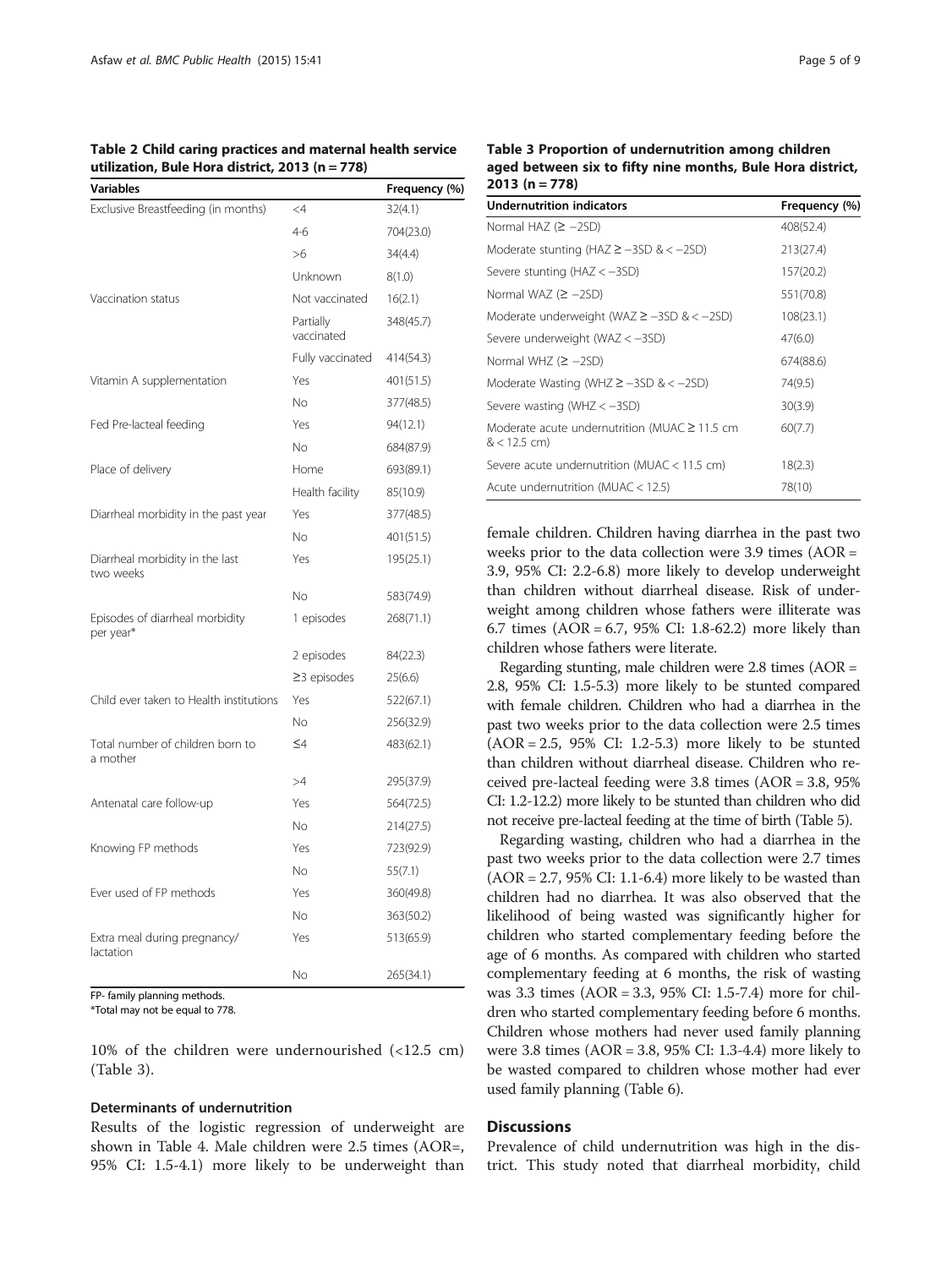| <b>Variables</b>                          |           | Underweight |     | Crude OR (95% CI)   | Adjusted OR (95% CI) |  |
|-------------------------------------------|-----------|-------------|-----|---------------------|----------------------|--|
|                                           |           | Yes         | No  |                     |                      |  |
| Child sex                                 | Female    | 82          | 312 | 1.0                 | 1.0                  |  |
|                                           | Male      | 145         | 239 | $2.3(1.6-3.1)^*$    | $2.5(1.5-4.1)^{*}$   |  |
| Total number of children born to a mother | $\leq 4$  | 372         | 111 | 1.0                 | 1.0                  |  |
|                                           | >4        | 179         | 116 | $2.2(1.6 - 3.0)^*$  | $1.8(1.1 - 3.1)^*$   |  |
| Diarrheal morbidity in the last two weeks | No        | 125         | 458 | 1.0                 | 1.0                  |  |
|                                           | Yes       | 102         | 93  | $4.0(2.9-5.7)$ *    | $3.9(2.2 - 6.8)$ *   |  |
| Paternal formal education                 | Yes       | 106         | 193 | 1.0                 | 1.0                  |  |
|                                           | <b>No</b> | 121         | 358 | $2.1(1.5-2.9)$ *    | $6.9(1.7-62.2)^*$    |  |
| Availability of latrine                   | Yes       | 162         | 461 | 1.0                 | 1.0                  |  |
|                                           | No        | 65          | 90  | $2.05(1.4-3.0)$ *   | $1.2(0.72 - 1.9)$    |  |
| Maternal formal education                 | <b>No</b> | 175         | 322 | 1.0                 | 1.0                  |  |
|                                           | Yes       | 52          | 229 | $2.4(1.7-3.4)^*$    | $1.1(0.35-3.4)$      |  |
| Fed Pre-lactation feeding                 | <b>No</b> | 188         | 496 | 1.0                 | 1.0                  |  |
|                                           | Yes       | 39          | 55  | $1.87(1.2 - 2.9)$ * | $1.1(0.63-1.9)$      |  |

<span id="page-5-0"></span>Table 4 Factors associated with underweight among children aged between six to fifty nine months, Bule Hora district, 2013 (n = 778)

\*Significant at p-value < 0.05.

## Table 5 Factors associated with stunting among children aged between six to fifty nine months, Bule Hora district, 2013 (n = 778)

| <b>Variables</b>                                  |           | <b>Stunted</b> |     | Crude OR (95% CI)   | Adjusted OR (95% CI) |  |
|---------------------------------------------------|-----------|----------------|-----|---------------------|----------------------|--|
|                                                   |           | Yes            | No  |                     |                      |  |
| Child sex                                         | Female    | 164            | 230 | 1.0                 | 1.0                  |  |
|                                                   | Male      | 206            | 178 | $1.62(1.2 - 2.2)^*$ | $2.8(1.5-5.3)$ *     |  |
| Diarrheal morbidity in the last two weeks         | No        | 253            | 330 | 1.0                 | 1.0                  |  |
|                                                   | Yes       | 117            | 78  | $2.0(1.4-2.7)^*$    | $2.5(1.2-5.3)^*$     |  |
| Maternal formal education                         | Yes       | 106            | 175 | 1.0                 | 1.0                  |  |
|                                                   | No        | 264            | 233 | $1.9(1.4-2.5)^{*}$  | $1.3(0.6-2.5)$       |  |
| Attended ANC                                      | Yes       | 240            | 324 | 1.0                 | 1.0                  |  |
|                                                   | No        | 130            | 84  | $2.1(1.5-2.9)^*$    | $1.3(0.8-2.0)$       |  |
| Ever used of FP                                   | Yes       | 136            | 224 | 1.0                 | 1.0                  |  |
|                                                   | No        | 211            | 152 | $2.3(1.7-3.1)^{*}$  | $1.5(1.0-2.1)$       |  |
| Fed Pre-lacteal feeding                           | Yes       | 321            | 363 | 1.0                 | 1.0                  |  |
|                                                   | No        | 49             | 45  | $1.2(0.80 - 1.9)*$  | $3.8(1.2 - 12.2)^*$  |  |
| Had extra meal during pregnancy or lactation      | Yes       | 209            | 304 | 1.0                 | 1.0                  |  |
|                                                   | No        | 161            | 104 | $2.3(1.7-3.1)^{*}$  | $0.65(0.4-0.9)$      |  |
| Availability of latrine                           | Yes       | 279            | 344 | 1.0                 | 1.0                  |  |
|                                                   | No        | 91             | 64  | $1.8(1.2 - 2.5)^*$  | $0.89(0.5-1.4)$      |  |
| Amount of water used by household per day (liter) | $<$ 20    | 9              | 6   | 1.0                 | 1.0                  |  |
|                                                   | $20 - 40$ | 282            | 353 | $0.5(0.18-1.5)$     | $7.15(0.5 - 92.5)$   |  |
|                                                   | >40       | 79             | 49  | $1(0.36 - 3.2)$     | $2.6(0.96 - 6.8)$    |  |
| Total family size                                 | $\leq 5$  | 138            | 212 | 1.0                 | 1.0                  |  |
|                                                   | >5        | 232            | 196 | $1.8(1.4 - 2.4)^*$  | $1.25(0.8-2.0)$      |  |

ANC- Antenatal care, FP- Family Planning methods.

\*Significant at p-value <0.05.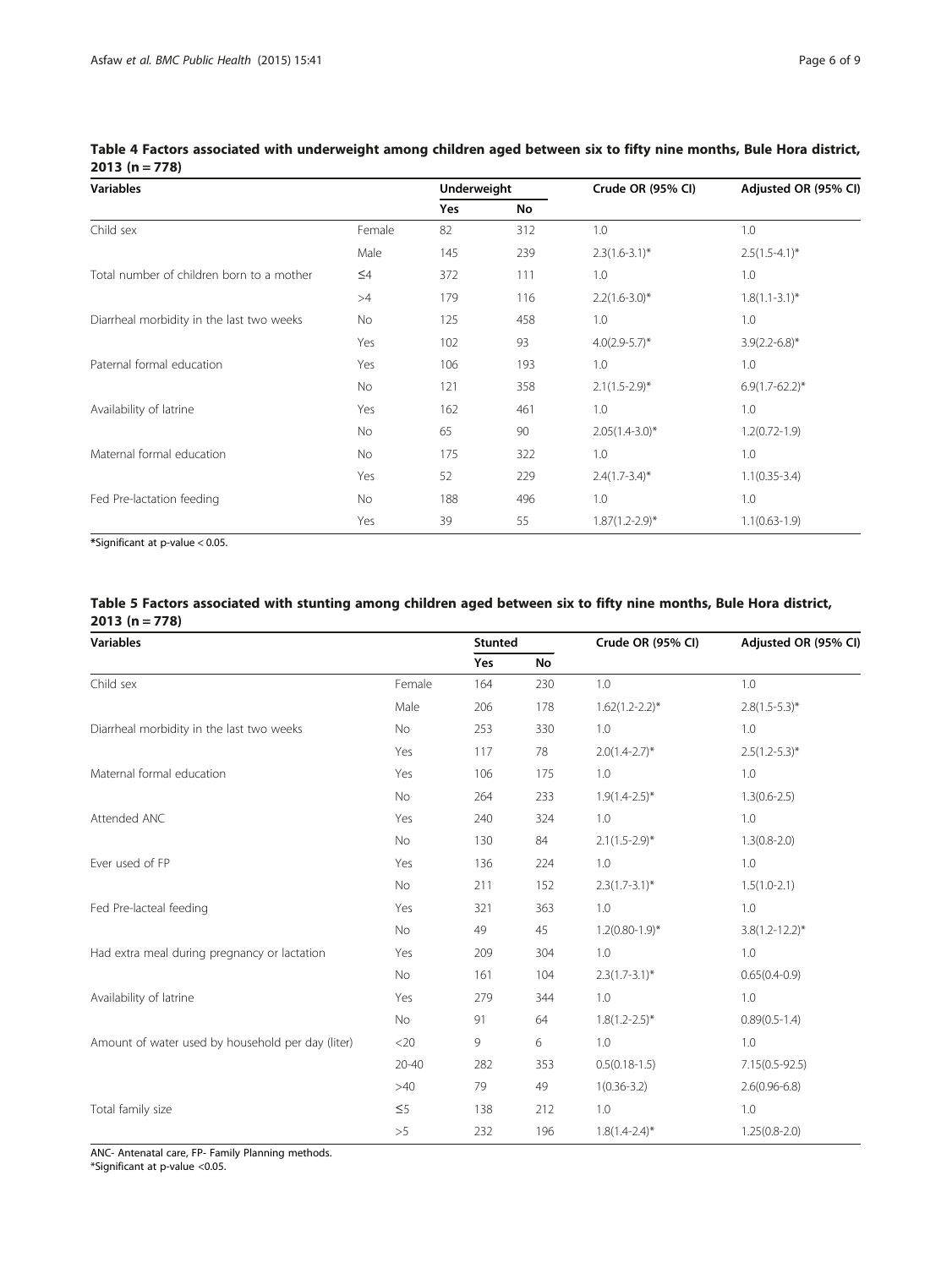<span id="page-6-0"></span>

|  | Table 6 Factors associated with wasting among children of 6–59 months of age, Bule Hora district, 2013 |
|--|--------------------------------------------------------------------------------------------------------|
|--|--------------------------------------------------------------------------------------------------------|

| <b>Variables</b>                              |          | Wasting |     | Crude OR           | <b>Adjusted OR</b>  |  |
|-----------------------------------------------|----------|---------|-----|--------------------|---------------------|--|
|                                               |          | Yes     | No  | (95% CI)           | (95% CI)            |  |
| Child sex                                     | Female   | 39      | 356 | 1.0                | 1.0                 |  |
|                                               | Male     | 65      | 318 | $1.8(1.2 - 2.8)$ * | $1.78(0.8-2.8)$     |  |
| Maternal formal education                     | Yes      | 27      | 254 | 1.0                | 1.0                 |  |
|                                               | No       | 78      | 419 | $1.8(1.1-2.9)$ *   | $1.5(0.9-2.6)$      |  |
| Diarrhea in the last two weeks                | No       | 49      | 534 | 1.0                | 1.0                 |  |
|                                               | Yes      | 55      | 140 | $4.2(2.8-6.5)^*$   | $2.7(1.1-6.4)^{*}$  |  |
| Age at complementary food started (in months) | $\geq 6$ | 59      | 498 | 1.0                | 1.0                 |  |
|                                               | <6       | 46      | 175 | $2.3(1.5-5.8)^*$   | $3.3(1.5-7.4)^{*}$  |  |
| Ever use of FP                                | Yes      | 41      | 318 | 1.0                | 1.0                 |  |
|                                               | No       | 52      | 311 | $1.3(0.84 - 2.0)$  | $3.8(1.3 - 11.6)^*$ |  |
| Availability of latrine                       | No       | 73      | 550 | 1.0                | 1.0                 |  |
|                                               | Yes      | 31      | 124 | $1.9(1.2 - 3.0)^*$ | $0.61(0.38 - 0.99)$ |  |
| Availability of window                        | Yes      | 62      | 516 | 1.0                | 1.0                 |  |
|                                               | No       | 42      | 158 | $2.2(1.4-3.4)^{*}$ | $0.62(0.38-1.0)$    |  |
| Providing Pre-lacteal feeding                 | No       | 86      | 598 | 1.0                | 1.0                 |  |
|                                               | Yes      | 18      | 76  | $1.6(0.94 - 2.9)*$ | $1.28(0.71 - 2.3)$  |  |

FP- Family Planning methods.

\*Significant at p-value <0.05.

sex, fathers' educational status, number children ever born to a mother, pre–lacteal feeding, age at initiation of complementary feed and family planning methods use were significantly associated with undernutrition.

This study showed that prevalence of child undernutrition; stunting and wasting were higher in the district in comparison with the regional prevalence reported by EDHS 2011 (41.4% stunting and 9.7% wasting) [[11\]](#page-8-0). The discrepancy might be due to small sample size compared to that of national data and the exclusion of children under the age of six months. Prevalence of stunting in the district (47.6%) was very high compared with results of study done in a pastoralist community of Ethiopia which was 34.4%; however, the prevalence of wasting and underweight were lower [\[27\]](#page-8-0). There was high prevalence of wasting (13.4%) in the study area alarming to increased risk of death to children. It signifies acute nutritional problem probably due to illness like diarrheal morbidity and/or food shortage. High chronic undernutrition also signifies children's failure to grow; impact on both physical and mental capacity of the affected children.

Parental educational status was independently associated with children's underweight. Children of uneducated father were more likely to be underweight when compared with children of educated fathers. This is consistent with study conducted in Ethiopia and Bangladesh [[24,25\]](#page-8-0), which showed children from uneducated fathers were positively associated with child undernutrition. It is argued that fathers with higher educational status in the society have the ability to make decisions that improve the nutritional status of children while those with low educational status do not [\[24,25](#page-8-0)].

Infections play a major role in the etiology of undernutrition because they result in increased needs and high energy expenditure, lower appetite, nutrient losses due to vomiting, diarrhea, poor digestion, mal-absorption and the utilization of nutrients and disruption of metabolic equilibrium [[14](#page-8-0)]. In this study, presence of diarrheal morbidity in the last two weeks prior to data collection was the contributing factor for stunting, underweight and stunting. The results of this study are in agreement with results of studies conducted in Ethiopia and Vietnam [\[12,22\]](#page-8-0). The association between diarrheal morbidity 2 weeks prior to data collection and stunting (a chronic form of undernutrition) was because the diarrheal morbidity of 2 weeks period was a proxy of diarrheal morbidity in earlier life.

Compared to girls, the likelihood of both stunting and underweight was higher among boys. Similarly, many studies in Ethiopia and elsewhere have reported that under-five male children are more likely to become stunted than their female counterparts [[12](#page-8-0),[16](#page-8-0),[22,23,27](#page-8-0)]. This could be because boys are more influenced by environmental stress than girls. Thus, boys are more likely to display impact of chronic undernutrition; especially in environments where stresses are at play, like repeated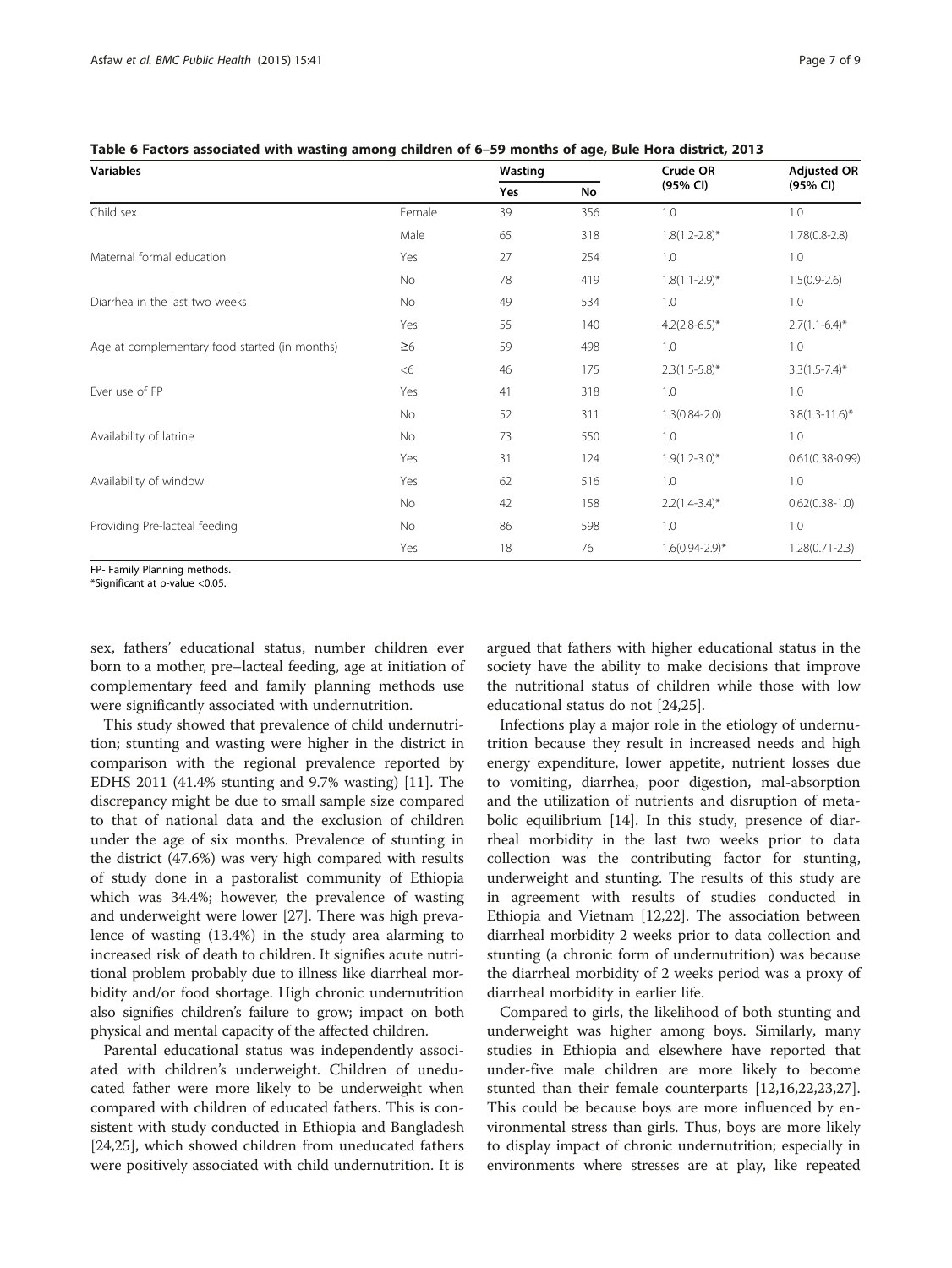infections and exposure to toxins and air pollutants [[22,23](#page-8-0)]. Studies done in Ethiopia and Vietnam also reported that boys were more likely to be under-weight [[22,17\]](#page-8-0).

Pre-lacteal feeding was also a risk factor for being stunted. This study showed that children who fed prelacteal feeding were more likely to be stunted. This study is consistent with a study conducted in agrarian community of Ethiopia [[12\]](#page-8-0). The higher risk of stunting among children who fed pre-lacteal feeding might be due to its negative impact on breastfeeding. When children are not breastfed appropriately, they are at higher risk of under-nourishment [\[12\]](#page-8-0).

This study showed that there is a negative relationship between mother's use of family planning methods and nutritional status (stunting and wasting) of children. This study was in line with the report of Ethiopian DHS 2011, which shows that there is an inverse relationship between the length of the preceding birth interval and the proportion of children who are stunted. The longer the interval, the less likely it is that the child will be stunted [[10,19\]](#page-8-0). The probable reason is that when there are too many children who are closely spaced in the family, there may be the tendency for undernutrition to occur.

This study also identified that children born to a mother who gave birth to more than four children were more likely to be underweight when compared to children from a mother who gave birth to less than four children. This finding is in line with the study conducted in Vietnam and Bangladesh [[24,25\]](#page-8-0). This could be because families with more children experience more economic strain for food consumption and hence they are more likely to suffer from poor nutritional status. In other words, inadequate allocation of household resources among many children may lead to the low nutritional status. Particularly, poor families cannot fulfill the nutritional requirements of the children. Families with more children generally devote less time to take care of their children [\[28](#page-8-0)].

Age at initiation of complementary feed was also a significantly associated with being wasted. Children who started complementary feeding before the age of six months were more likely to be wasted when compared with the children who started at the age of six months. This study was in line with the study conducted in Vietnam and Ludhiana which showed that children who exclusively breast fed for <6 months were more likely to wasted when compared with those exclusively breast fed for  $\geq 6$  months [[22](#page-8-0),[26](#page-8-0)].

This study has accomplished its objectives to determine the prevalence and factors associated with stunting, wasting and underweight among children aged 6–59 months in agro-pastoralist community of Bule Hora District, South Ethiopia. However, there are some limitations. First, since it was a cross-sectional design, it was difficult to examine any potential temporal relationships. Second, there is potential recall bias among respondents answering questions relating to events happening in the past, such as the child's history of illness and breastfeeding patterns immediately after birth and then after. Finally, information on some important confounding variables such as parasitic infection, HIV status, mother's pre-pregnancy weight, the child's birth weight and the daily caloric intake were not collected which could cause problems in interpreting the results. Parasites can affect the nutrition and growth of children by depriving them of nutrients, impairing intestinal absorption of fat, nitrogen and vitamin A, and reducing food intake [\[32\]](#page-8-0). Also information on the mother's size and pre-pregnancy weight and the child's birth weight, all of which are strongly associated with the child's size are lacking. The exact daily caloric intake was also not ascertained, nor was HIV status. The household wealth index and household food insecurity were also not assessed.

## Conclusions

In conclusion, there are high prevalence rates of undernutrition (stunting, wasting and underweight) among the under five children in agro-pastoralist communities. Factors associated to nutritional status of children in agro-pastoralist communities are similar to the agrarian communities. Being male, diarrheal morbidity and pre-lacteal feeding were associated with increased risk of stunting. Being male, number of children ever born to a mother greater than four, diarrheal morbidity and illiterate father were significantly associated with underweight. Diarrheal in the last two weeks, complimentary feeding before 6 months after birth and not using family planning methods were associated with wasting. Therefore, prevention and control of diarrheal disease through improving access to safe and adequate water supply, vaccination, housing, sanitation and hygiene practices should be considered. Intervention should focus on improving promotion of nutrition education, promotion of better child care and utilization of family planning. Further research on dietary assessment is required.

#### Competing interests

The authors declare that they have no competing interests.

#### Authors' contributions

All MA, MW, MT and LD involved in the study from the inception to design, acquisition of data, analysis and interpretation and drafting of the manuscript. All authors read and approved the final manuscript.

#### Acknowledgements

We would like to extend our deepest gratitude to Jimma University for financing this study. Our appreciation goes to the data collectors and supervisors. Lastly, our special thanks also goes to children's mothers who participated in the study.